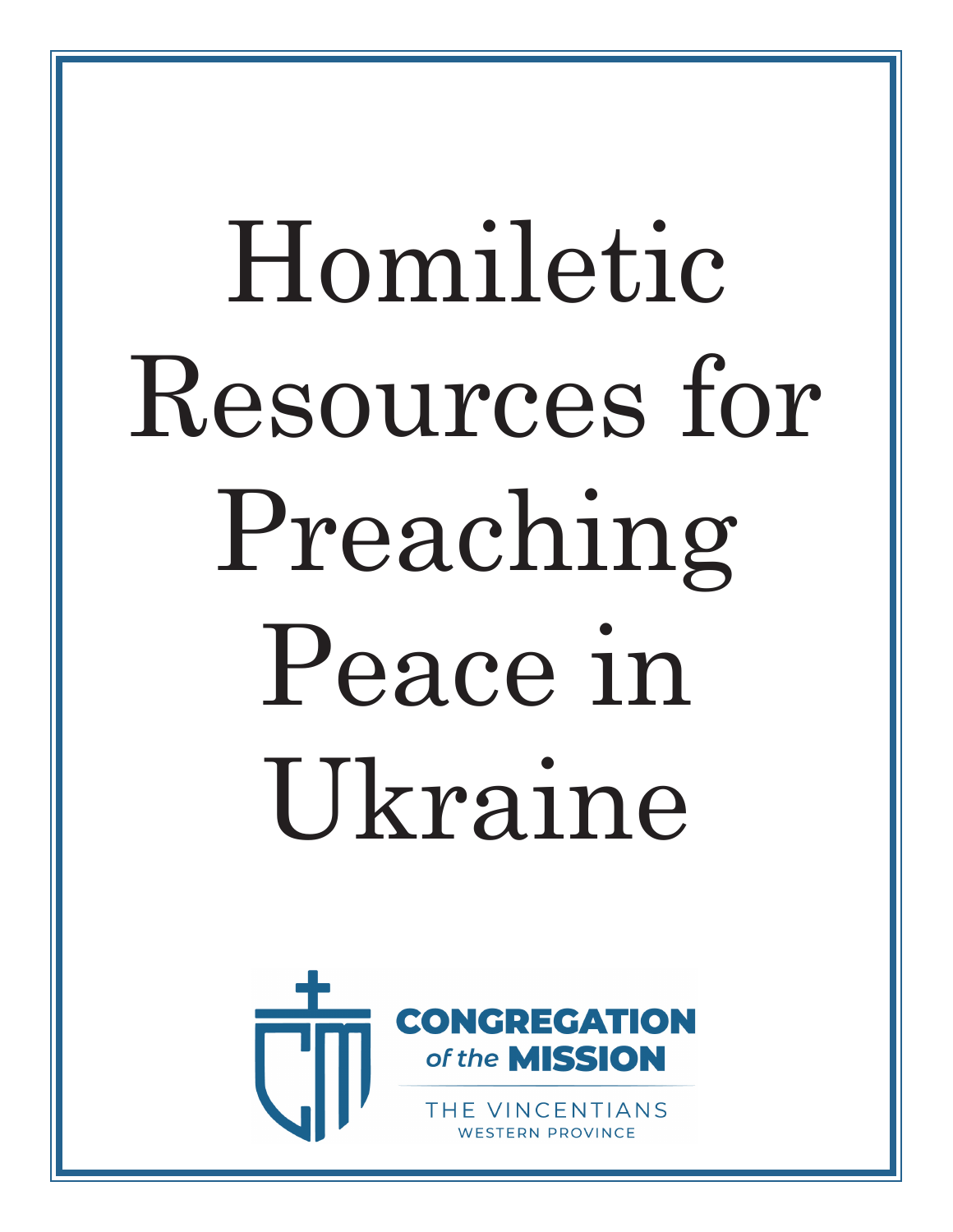## **Homiletic Resources for Preaching Peace in Ukraine**

The following selections from the writings of popes and the Vincentian tradition are offered as resources for the preparation of the homily in the spirit of the gospel and the rich Christian and Vincentian traditions.

### **Robert Maloney, C.M., "A Vincentian Reflection on Peace"**

St. Vincent witnessed many wars in his day. But he did not run from wars and their effects on the poor and other civilians: he worked hard to come to the aid of war refugees and in working for peace. The following are sections Robert Maloney's "A Vincentian Reflection on Peace," *Vincentiana*: vol. 48: no. 2, 116-127 at [https://via.library.depaul.edu/cgi/viewcontent.cgi?article=3518&context=vincentiana.](https://via.library.depaul.edu/cgi/viewcontent.cgi?article=3518&context=vincentiana)

St. Vincent often speaks about peace and peacemaking, but usually in the context of community life or the giving of missions. In speaking about community he states: "The Spirit of Jesus Christ is a spirit of union and peace. How can you attract people if you are not united with one another in Him?" In speaking about the missions, he encouraged the members of the Congregation of the Mission to work at healing broken relationships. One of the important goals of missions was reconciliation. Missionaries were to attempt to settle disputes and divisions. In fact, they frequently reported to St. Vincent about their success in doing so.

But Vincent also addressed the question of war. In a repetition of prayer on July 24, 1655, he lamented that war was widespread: in France, Spain, Italy, Germany, Sweden, Poland, Ireland, Scotland, England. "War everywhere, misery everywhere," he cried out. "So many people suffer!" he said in frustration …

Besides his words, Vincent also responded to the devastating war in Lorraine with a massive relief effort. He asked the Ladies of Charity to take charge of the fund-raising. They managed to get large donations from the King, the Queen, and the Duchess d'Aiguillon, but the contributions always fell short of the needs. He sent 12 of his best priests and clerics at Toul to help in the relief efforts and sent brothers who knew about surgery and medicine. In fact, he drew up a rule establishing strict standards of conduct and administrative procedures among them. The missioners distributed relief in seven strategic points: Toul, Metz, Verdun, Nancy, Pont-a`- Mousson, St. Mihiel, and Bar-le-Duc. Each center received a monthly allotment. Fr. Jean Dehorgny was named as regional visitor to supervise the relief work in 1640.

José Maria Román describes the help offered as follows:

*Basic aid consisted of food, particularly bread and soup, medicine and clothing. The same method of distribution was followed in every place. Each week the missioners would go round their districts and with the help of the parish priest they would draw up a list of poor people. Then they would give the priest, or some charitable lady, the flour needed for the week's baking, and after the first distribution of bread they would gather the poor people*  together for a pious exhortation, catechise the children, and help those who were most *seriously ill to prepare well for death.*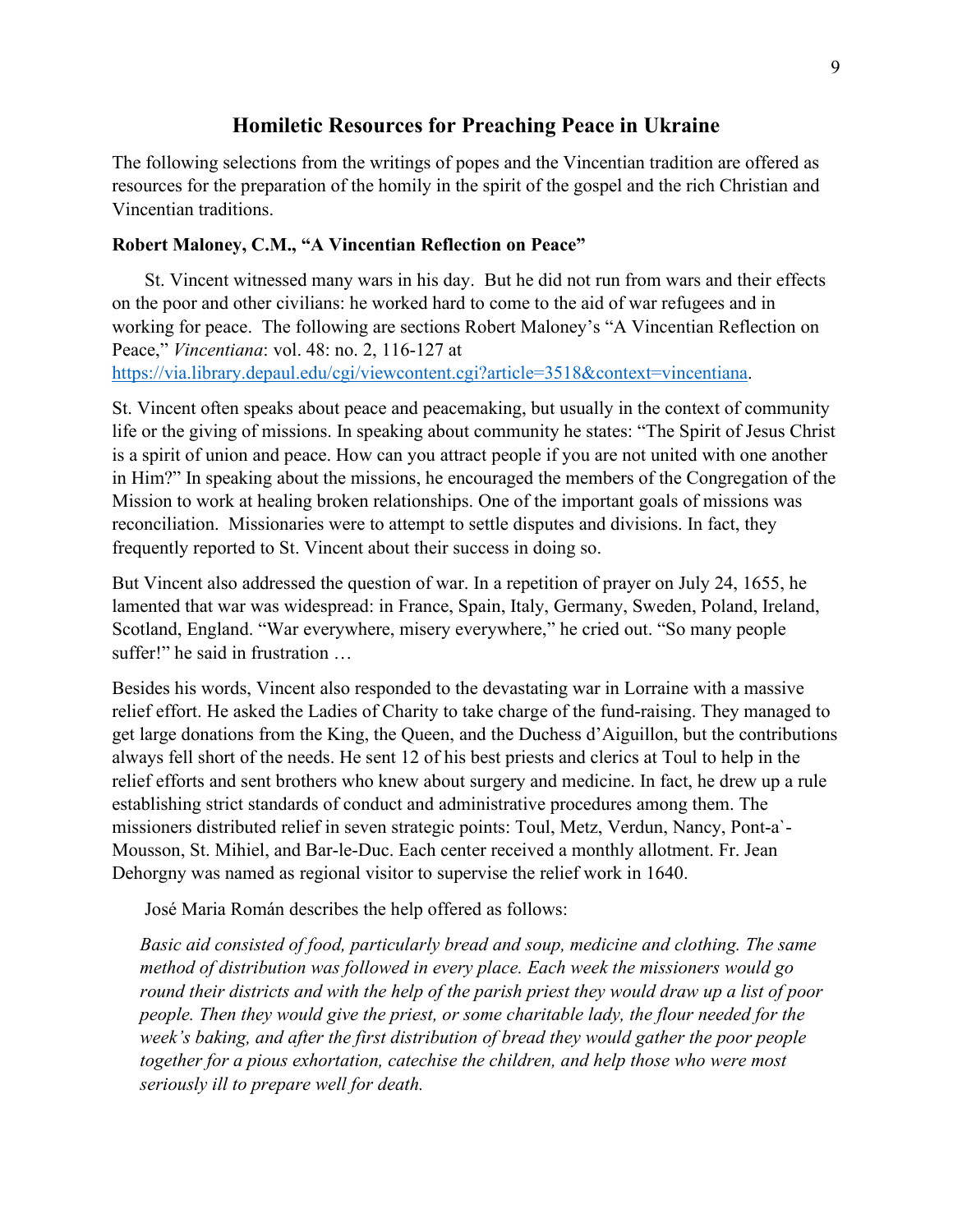Brother Mathieu Regnard became Vincent's emissary to Lorraine. He made 54 journeys back and forth, each time carrying with him between 20 and 30 thousand livres. He crossed battle lines, worked his way through bands of marauders and, almost as if in a novel, always managed to escape. He later described 18 incidents in which he nearly lost his life (and the money!). On one of his trips in September 1639, besides coming back himself, he brought along 46 girls and 54 boys to the capital.

In the 1650s war ravaged Picardy, Champagne and the Ile de France. This time Brother Jean Parr was Vincent's trusted envoy for Picardy-Champagne. There the Daughters of Charity were tireless in relief work and served as nurses in military hospitals. St. Vincent encouraged them eloquently:

*The queen is asking for you to be sent to Calais to look after poor wounded soldiers. How humble this should make you feel; to think that God wants to make use of you in such a marvelous way! Oh Savior, men go to war to kill each other, and you go to war to repair the damage that is done there! What a blessing from God! Men kill the body, and very often they kill the soul if people die in a state of mortal sin; you go to bring them back to life, or at least to preserve life by the care you give to those who survive, and your efforts to show them, by your good example and your exhortations, that they should be resigned to God's will.* 

With the siege of Paris, the pain of war came to the capital. The sisters distributed food each day to 2,100 people in the St. Denis area and to 5,000 poor people in St. Paul's Parish. At St. Lazare, soup was distributed twice a day to 800 people. The number of those fed daily soon rose to 15,000. "We hear that you've spared nothing to save the lives of all the sick-poor in those places," he rejoiced in a letter to Brother Nicolas Sene. "If you need powder for purging, ask Monsieur Portail […] If you have to bargain to get provisions everywhere, do so […] Write to Madame de Herse asking for a little money to help those poor people harvest their grapes [...] And spare nothing to save the life of the souls and bodies of those poor people."

But it is often forgotten that in addition to his vigorous war-relief efforts, Vincent was also engaged in behind-the-scenes peacemaking. On two occasions he intervened personally, going right to the top.

At some time between 1639 and 1642, during the wars in Lorraine, he went to Cardinal Richelieu, knelt before him, described the horrors of war, and pleaded for peace: "Let us have peace. Have pity on us. Give France peace." Richelieu refused, responding diplomatically that peace did not depend on him alone.

## **The Catechism of the Catholic Church: The Gift of Peace**

2304 Respect for and development of human life require peace. Peace is not merely the absence of war, and it is not limited to maintaining a balance of powers between adversaries. Peace cannot be attained on earth without safeguarding the goods of persons, free communication among men, respect for the dignity of persons and peoples, and the assiduous practice of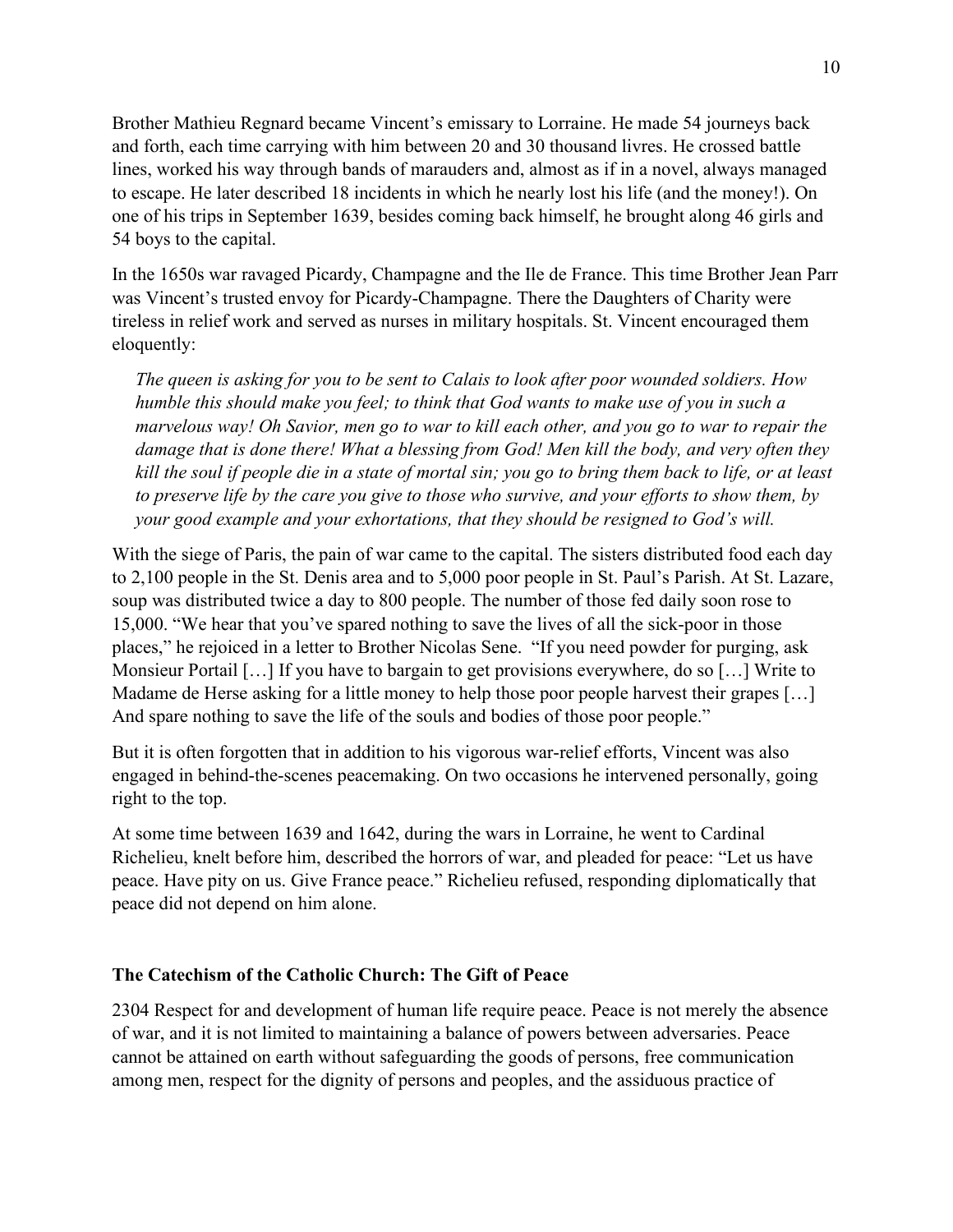fraternity. Peace is "the tranquility of order." Peace is the work of justice and the effect of charity.

2305 Earthly peace is the image and fruit of the peace of Christ, the messianic "Prince of Peace." By the blood of his Cross, "in his own person he killed the hostility," he reconciled men with God and made his Church the sacrament of the unity of the human race and of its union with God. "He is our peace." He has declared: "Blessed are the peacemakers."

Any act of war aimed indiscriminately at the destruction of entire cities of extensive areas along with their population is a crime against God and man himself. It merits unequivocal and unhesitating condemnation. 80

[https://www.vatican.va/archive/ENG0015/\\_\\_P81.HTM](https://www.vatican.va/archive/ENG0015/__P81.HTM) 

### **Pope Paul VI Address to the United Nations 1965: A Plea for International Cooperation to End Wars**

Peace is not merely the absence of war; nor can it be reduced solely to the maintenance of a balance of power between enemies; nor is it brought about by dictatorship. Instead, it is rightly and appropriately called an enterprise of justice.

And now We come to the high point of Our message: Negatively, first: the words which you expect from Us and which We cannot pronounce without full awareness of their gravity and solemnity: Never one against the other, never, never again. Was it not principally for this purpose that the United Nations came into being: against war and for peace? Listen to the clear words of a great man, the late John Kennedy, who declared four years ago: "Mankind must put an end to war, or war will put an end to mankind." Long discourses are not necessary to proclaim the supreme goal of your institution. It is enough to remember that the blood of millions of men, numberless and unprecedented sufferings, useless slaughter and frightful ruin are the sanction of the covenant which unites you, in a solemn pledge which must change the future history of the world: No more war, war never again. It is peace, peace which must guide the destinies of peoples and of all mankind. Our thanks to you, glory to you, who for twenty years have labored for peace and who have even suffered the loss of illustrious men in this sacred cause. Thanks and glory to you for the conflicts, which you have prevented, and for those, which you have brought to an end. The results of your efforts on behalf of peace, including the most recent, even if they are not yet decisive, are such as to deserve that We, presuming to interpret the sentiments of the whole world, express to you both praise and gratitude.

<https://www.ncronline.org/blogs/ncr-today/paul-vi-50-years-ago-no-more-war-war-never-again>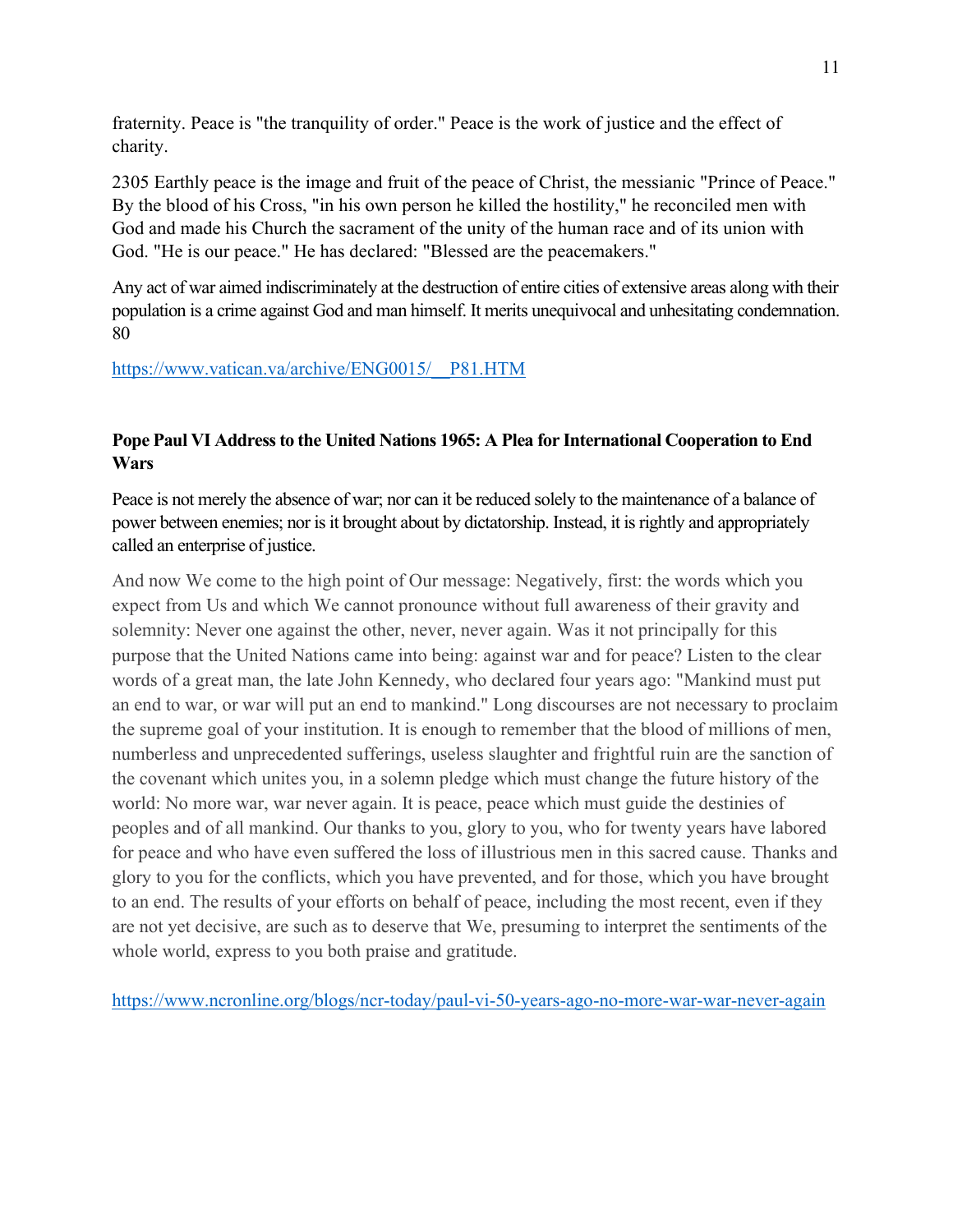# *The Pastoral Constitution on the Church in the Modern World* (*Gaudium et Spes*) 1965: The Nature of Peace

78. Peace is not merely the absence of war; nor can it be reduced solely to the maintenance of a balance of power between enemies; nor is it brought about by dictatorship. Instead, it is rightly and appropriately called an enterprise of justice. Peace results from that order structured into human society by its divine Founder and actualized by men and women as they thirst after ever greater justice. The common good of humanity finds its ultimate meaning in the eternal law. But since the concrete demands of this common good are constantly changing as time goes on, peace is never attained once and for all, but must be built up ceaselessly. Moreover, since the human will is unsteady and wounded by sin, the achievement of peace requires a constant mastering of passions and the vigilance of lawful authority.

But this is not enough. This peace on earth cannot be obtained unless personal well-being is safeguarded, and men and women freely and trustingly share with one another the riches of their inner spirits and their talents. A firm determination to respect other peoples and their dignity, as well as the studied practice of fraternity are absolutely necessary for the establishment of peace. Hence peace is likewise the fruit of love, which goes beyond what justice can provide.

That earthly peace which arises from love of neighbor symbolizes and results from the peace of Christ which radiates from God the Father. For by the cross the incarnate Son, the prince of peace reconciled all people with God. By thus restoring all people to the unity of one people and one body, He slew hatred in His own flesh; and, after being lifted on high by His resurrection, He poured forth the spirit of love into the hearts of all.

For this reason, all Christians are urgently summoned to do in love what the truth requires, and to join with all true peacemakers in pleading for peace and bringing it about.

[https://www.vatican.va/archive/hist\\_councils/ii\\_vatican\\_council/documents/vat](https://www.vatican.va/archive/hist_councils/ii_vatican_council/documents/vat-ii_const_19651207_gaudium-et-spes_en.html)[ii\\_const\\_19651207\\_gaudium-et-spes\\_en.html](https://www.vatican.va/archive/hist_councils/ii_vatican_council/documents/vat-ii_const_19651207_gaudium-et-spes_en.html)

## **Pope Francis Address for the World Day of Prayer for Peace, Assisi, Sept. 20, 2016**

"We cannot remain indifferent. Today the world has a profound thirst for peace. In many countries, people are suffering due to wars which, though often forgotten, are always the cause of suffering and poverty. In Lesbos, my dear brother, the Ecumenical Patriarch Bartholomew, and I saw the sorrow of war in the eyes of the refugees, the anguish of peoples thirsting for peace. I am thinking of the families, whose lives have been shattered; of the children who have known only violence in their lives; of the elderly, forced to leave their homeland. All of them have a great thirst for peace. We do not want these tragedies to be forgotten. Rather together we want to give voice to all those who suffer, to all those who have no voice and are not heard. They know well,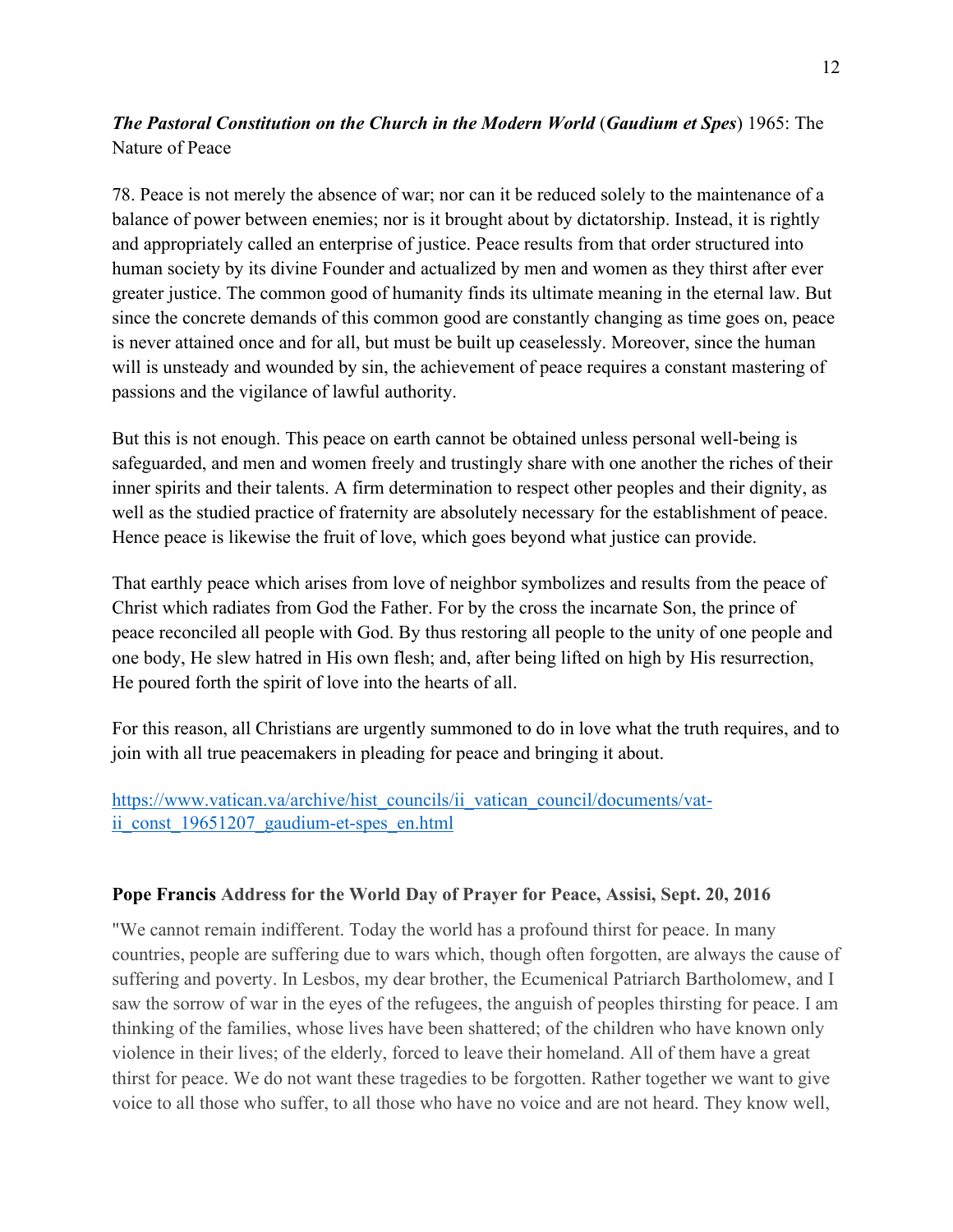often better than the powerful, that there is no tomorrow in war, and that the violence of weapons destroys the joy of life."

# <https://www.ncronline.org/news/vatican/francis-chronicles/popes-quotes-profound-thirst-peace>

# **Pope Francis,** *The Joy of the Gospel* (*Evangelii Gaudium*) **2013: The Common Good and Peace in Society**

217. We have spoken at length about joy and love, but the word of God also speaks about the fruit of peace (cf. *Gal* 5:22).

218. Peace in society cannot be understood as pacification or the mere absence of violence resulting from the domination of one part of society over others. Nor does true peace act as a pretext for justifying a social structure which silences or appeases the poor, so that the more affluent can placidly support their lifestyle while others have to make do as they can. Demands involving the distribution of wealth, concern for the poor and human rights cannot be suppressed under the guise of creating a consensus on paper or a transient peace for a contented minority. The dignity of the human person and the common good rank higher than the comfort of those who refuse to renounce their privileges. When these values are threatened, a prophetic voice must be raised.

219. Nor is peace "simply the absence of warfare, based on a precarious balance of power; it is fashioned by efforts directed day after day towards the establishment of the ordered universe willed by God, with a more perfect justice among men". In the end, a peace which is not the result of integral development will be doomed; it will always spawn new conflicts and various forms of violence.

220. People in every nation enhance the social dimension of their lives by acting as committed and responsible citizens, not as a mob swayed by the powers that be. Let us not forget that "responsible citizenship is a virtue, and participation in political life is a moral obligation"[.\[180\]](https://www.vatican.va/content/francesco/en/apost_exhortations/documents/papa-francesco_esortazione-ap_20131124_evangelii-gaudium.html#_ftn180) Yet becoming a people demands something more. It is an ongoing process in which every new generation must take part: a slow and arduous effort calling for a desire for integration and a willingness to achieve this through the growth of a peaceful and multifaceted culture of encounter.

229. This principle, drawn from the Gospel, reminds us that Christ has made all things one in himself: heaven and earth, God and man, time and eternity, flesh and spirit, person and society. The sign of this unity and reconciliation of all things in him is peace. Christ "is our peace" (*Eph* 2:14). The Gospel message always begins with a greeting of peace, and peace at all times crowns and confirms the relations between the disciples. Peace is possible because the Lord has overcome the world and its constant conflict "by making peace through the blood of his cross" (*Col* 1:20). But if we look more closely at these biblical texts, we find that the locus of this